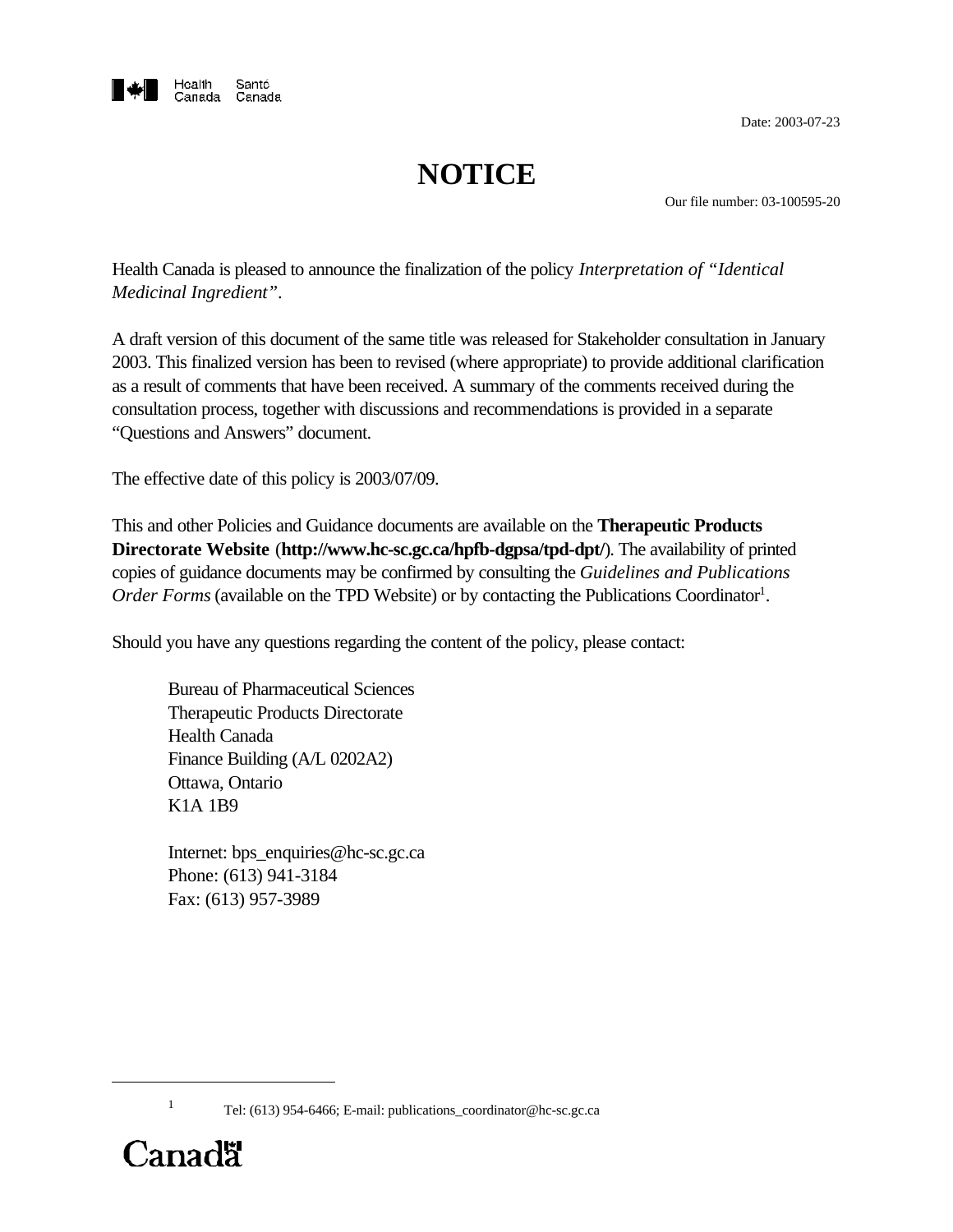

# **POLICY Interpretation of "Identical Medicinal Ingredient"**

Published by authority of the Minister of Health

| Date Adopted          | 2003/07/09 |
|-----------------------|------------|
| <b>Effective Date</b> | 2003/07/09 |

**Health Products and Food Branch Policy**

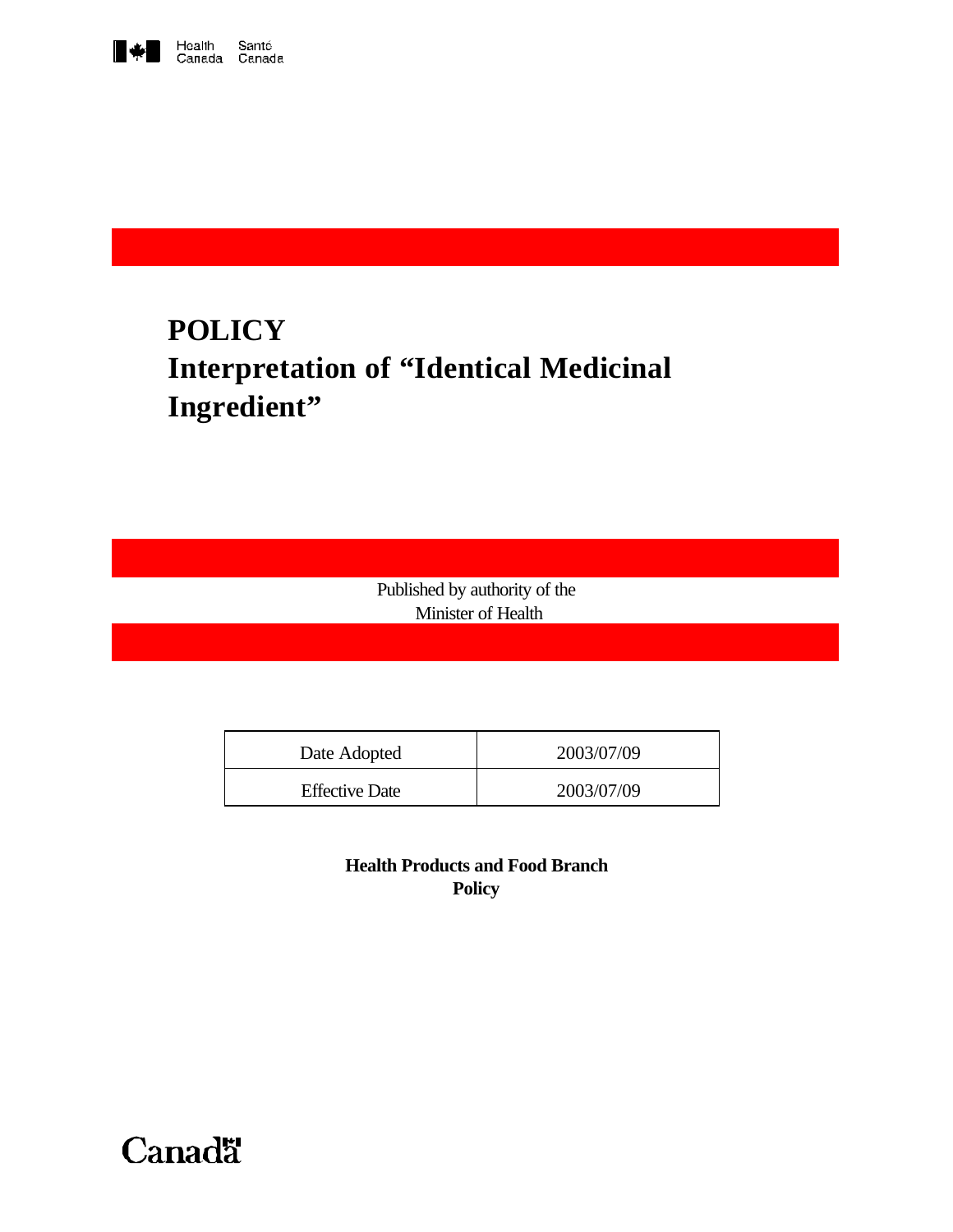Our mission is to help the people of Canada maintain and improve their health.

*Health Canada*

HPFB's Mandate is to take an integrated approach to the management of the risks and benefits to health related to health products and food by:

• Minimizing health risk factors to Canadians while maximizing the safety provided by the regulatory system for health products and food; and, • Promoting conditions that enable Canadians to make healthy choices and providing information so that they can make informed decisions about their health.

*Health Products and Food Branch*

#### **LET YOUR COMPUTER DO THE SEARCHING!**

... Need to know how to market a new drug in Canada?

... Want information on the drug regulatory process?

... Need to know what the newest drugs on the Canadian market are?

... Want direct access to forms and policies?

... Need to know the requirements for labelling drugs?

All this and more is available on the

**Therapeutic Products Directorate / Biologics and Genetic Therapies Directorate / Marketed Health Products Directorate Website (s)**

at

**http://www.hc-sc.gc.ca/hpfb-dgpsa/tpd-dpt/ http://www.hc-sc.gc.ca/hpfb-dgpsa/bgtd-dpbtg/**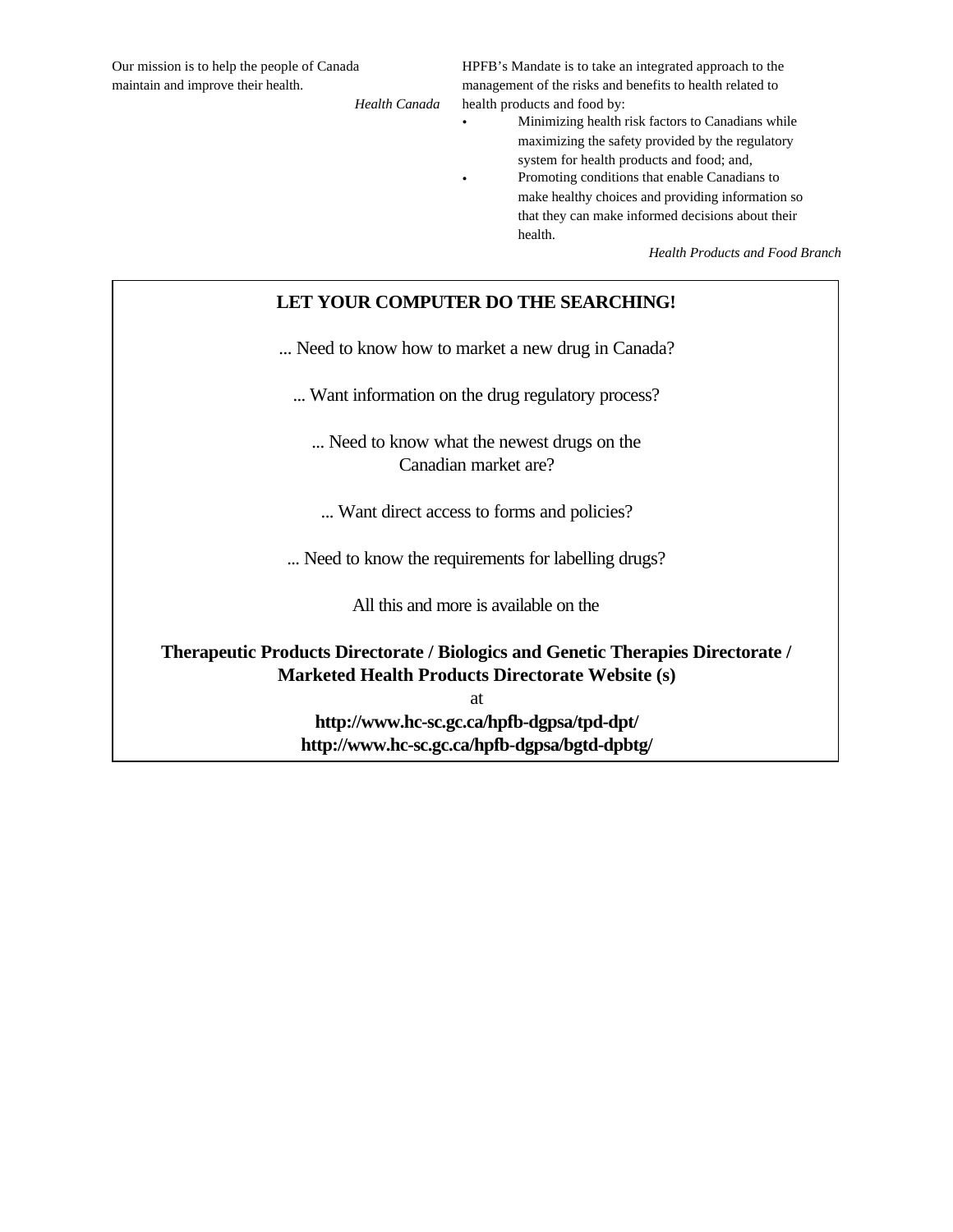## **1. PURPOSE**

The purpose of this policy is to delineate the guiding principles that will be used to determine if two medicinal ingredients with the same active moiety are considered "identical" or "non-identical". This is used in establishing the pharmaceutical equivalence of dosage forms within the meaning of the term "identical medicinal ingredient" as mentioned in Section C.08.001 of the *Food and Drug Regulations.*

## **2. BACKGROUND**

As outlined in Section C.08.001.1 of the *Food and Drug Regulations* (which defines a Canadian reference product):

*"Pharmaceutical equivalent" means a new drug that, in comparison with another drug, contains identical amounts of the identical medicinal ingredients, in comparable dosage forms, but that does not necessarily contain the same non-medicinal ingredients.*

As part of a drug submission for a subsequent market-entry product (e.g., a generic), a sponsor would provide evidence to demonstrate that their drug product meets the above criteria of the *Regulations*. It has been determined that a consistent and transparent interpretation of the term identical medicinal ingredient would be useful in the comparison of two medicinal ingredients and would be of a benefit to the review process and to Stakeholders.

An assessment of the criteria used by the various Regulatory Authorities has been undertaken to determine the approaches on the subject. For example, the International Conference on Harmonization (ICH) defines a New Drug Substance as:

*The designated therapeutic moiety that has not been previously registered in a region or member state (also referred to as a new molecular entity or new chemical entity). It can be a complex, simple ester, or salt of a previously approved drug substance.*<sup>2</sup>

The content of this policy is intended to be consistent with these international standards.

# **3. SCOPE**

This document is intended to apply to drug submissions that are filed with the Therapeutic Products Directorate pursuant to Division C.08 of the *Food and Drug Regulations.* It is not intended to apply to biological (Schedule D) or radiopharmaceutical (Schedule C) products or medicinal ingredients which do not possess a unique chemical structure (e.g., polymers with varying molecular weights).

<sup>2</sup>

ICH Q3A(R): Impurities in New Drug Substances, 2002.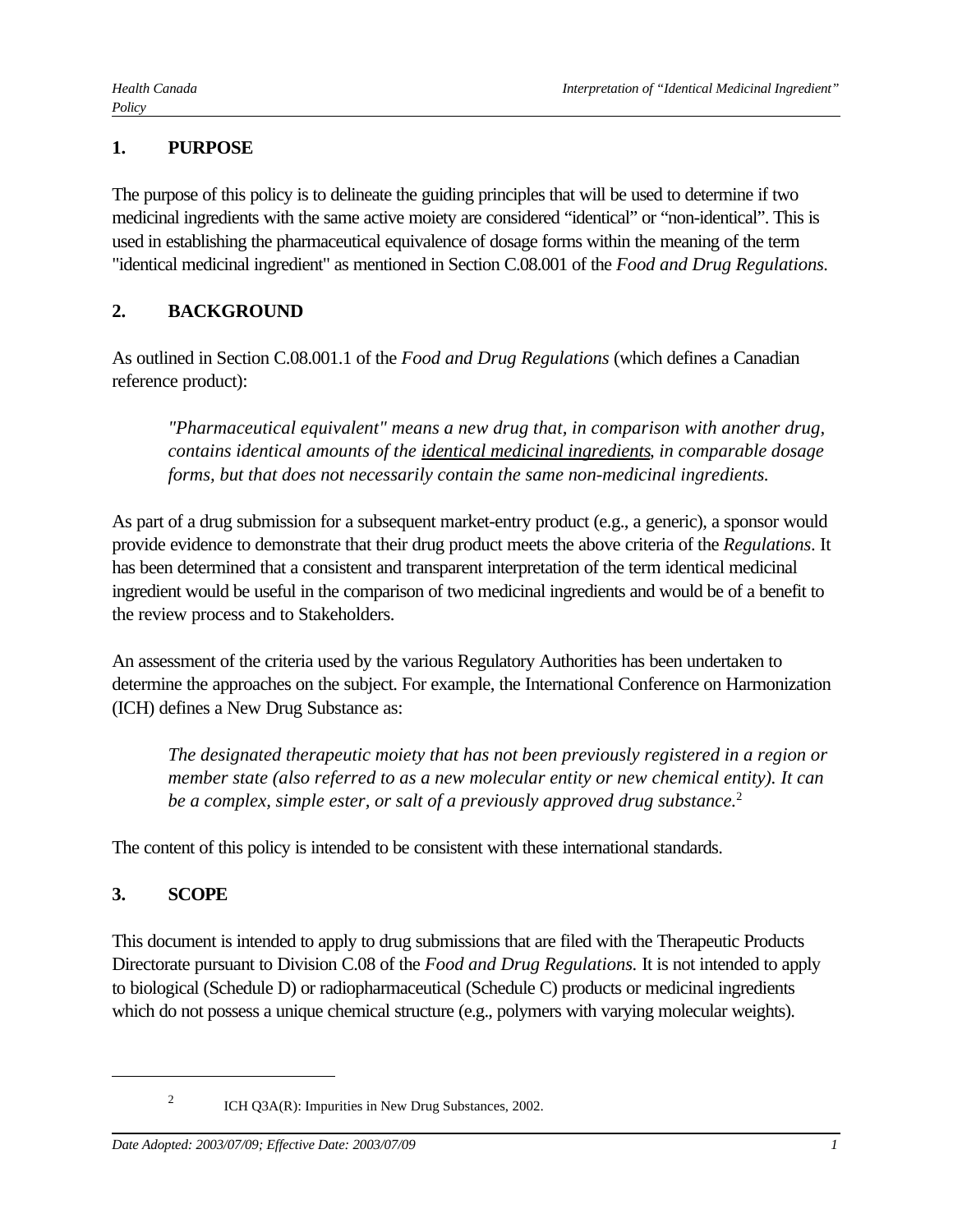This policy does not alter existing requirements in the policy "Changes to Marketed New Drug Products" when changes are made to the drug substance route of synthesis that may result in a different polymorphic form of the same active moiety.

# **4. GUIDING PRINCIPLES**

The term identical medicinal ingredient could literally be interpreted to imply medicinal ingredients that are both physically and chemically identical. However, in the context of the *Regulations*, only the "chemical identicality" of the medicinal ingredients is taken into account while determining pharmaceutical equivalence. Pharmaceutically equivalent drug products should contain chemically identical, but not necessarily physically identical, medicinal ingredients. It is recognized that differences in physical properties (e.g., particle size, polymorphism) of the medicinal ingredients could potentially cause differences in the safety and efficacy profiles of the drug products. To address concerns arising from differences in physical properties, appropriate *in vivo* and / or *in vitro* studies should be conducted and results provided with the drug submission. The term identical is to be understood in this context.

Based on the above considerations, medicinal ingredients containing the same active moiety are classified into *identical* or *non-identical* medicinal ingredients according to the following guiding principles:

- 4.1 Anhydrous, anhydrate and the various hydrated forms of the same active moiety would generally be considered identical.
- 4.2 Unsolvated and the various solvated forms of the same active moiety would generally be considered identical, provided the solvate content is within acceptable levels. Levels within the limits recommended in the ICH Q3C "Impurities: Guideline for Residual Solvents", would be considered acceptable without further justification. Solvate levels exceeding the ICH Q3C limits should be justified, on a case by case basis, and supporting data provided. Supporting data could be based upon concepts of qualification outlined in ICH impurity guidelines Q3A, Q3B and Q3C.
- 4.3 Different complexes, esters, or salts of the same active moiety are considered nonidentical.
- 4.4 Different isomers or mixtures with different proportions of isomers are considered nonidentical.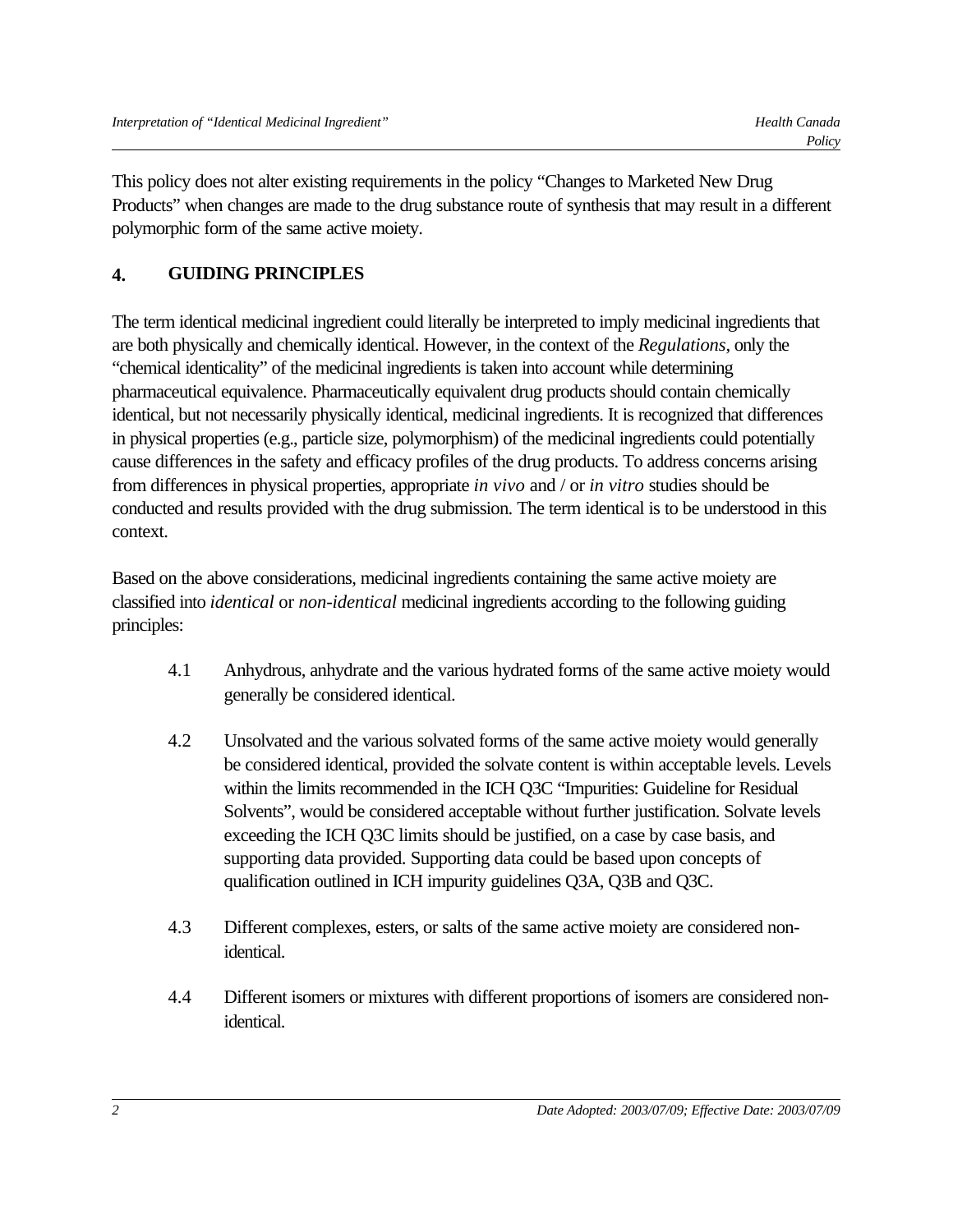Submission sponsors are advised to discuss with Health Canada, in advance, when the "identicality" of two medicinal ingredients is in doubt for the purposes of establishing pharmaceutical equivalence.

# **5. GLOSSARY**

## **Active moiety (or Therapeutic moiety)**

The molecule or ion, excluding those appended portions of the molecule that cause the drug substance to be an ester, salt (including a salt with hydrogen or coordination bonds), or other noncovalent derivative (such as a complex or clathrate) of the molecule, responsible for the physiological or pharmacological action of the drug substance.

## **Anhydrate form**

A crystal form that does not include water bound within the crystal structure.

## **Anhydrous form**

A solid form which does not include water bound within the crystal structure and does not include water associated loosely with the molecules of the crystal.

## **Clathrate**

A solid mixture in which small molecules of one compound or element are trapped in the holes of the crystal lattice of another substance. Molecules are not held by chemical bonding interactions, but rather by physical entrapment.

## **Complex**

A compound which is formed by the equilibrium association of two or more interacting molecules or ions. Complexes may be formed in solution or in the solid state.

## **Drug substance (or Active Pharmaceutical Ingredient (API))**

Any substance or mixture of substances intended to be used in the manufacture of a drug (medicinal) product and that, when used in the production of a drug, becomes an active ingredient of the drug product. Such substances are intended to furnish pharmacological activity or other direct effect in the diagnosis, cure, mitigation, treatment, or prevention of disease or to affect the structure and function of the body.

## **Hydrate**

A compound that contains water within its crystal structure.

## **Isomers**

Compounds that have identical molecular formulae, but differ in the nature or sequence of bonding of their atoms in space.